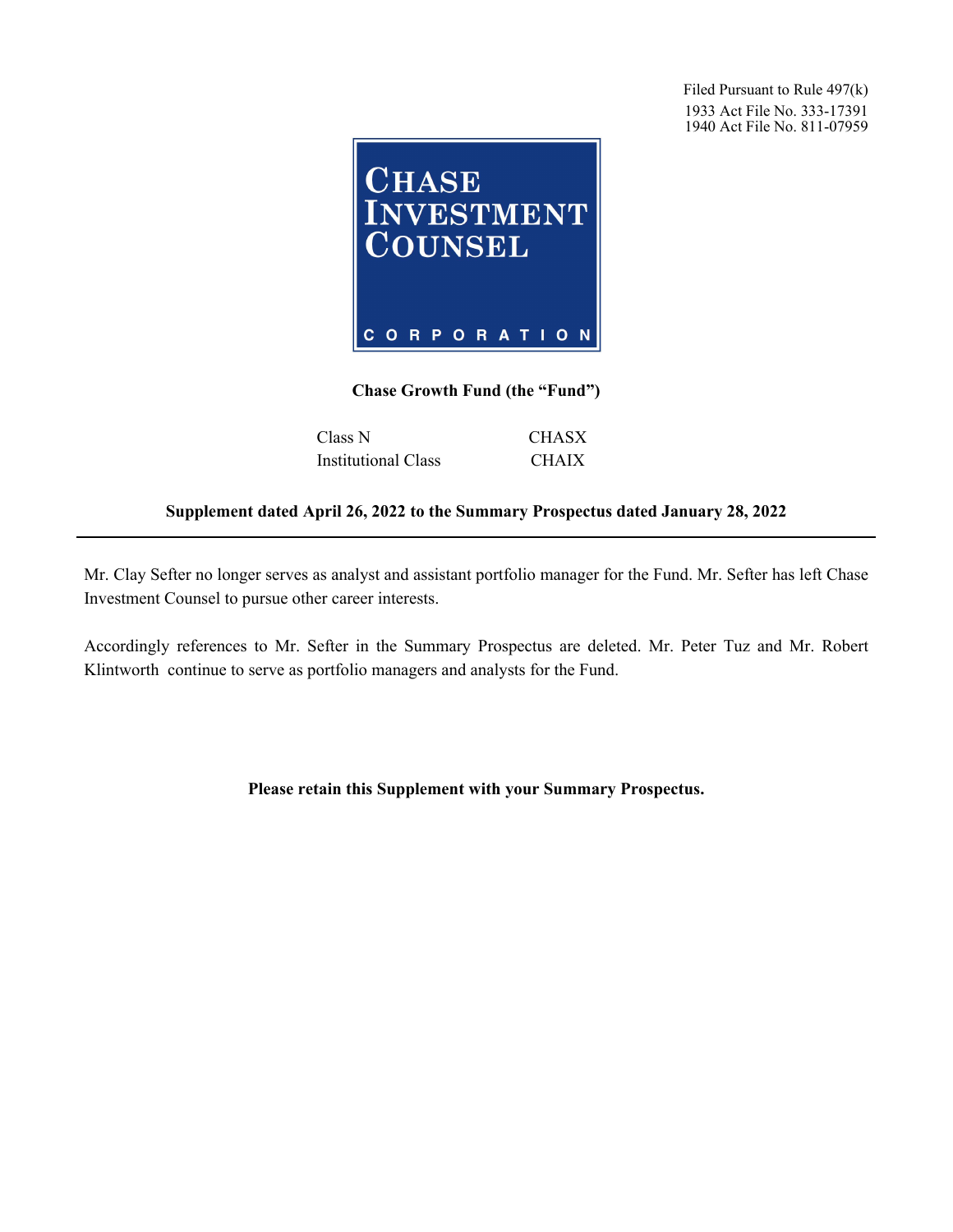

# **CHASE GROWTH FUND**

*Summary Prospectus January 28, 2022*

**Class N CHASX Institutional Class CHAIX**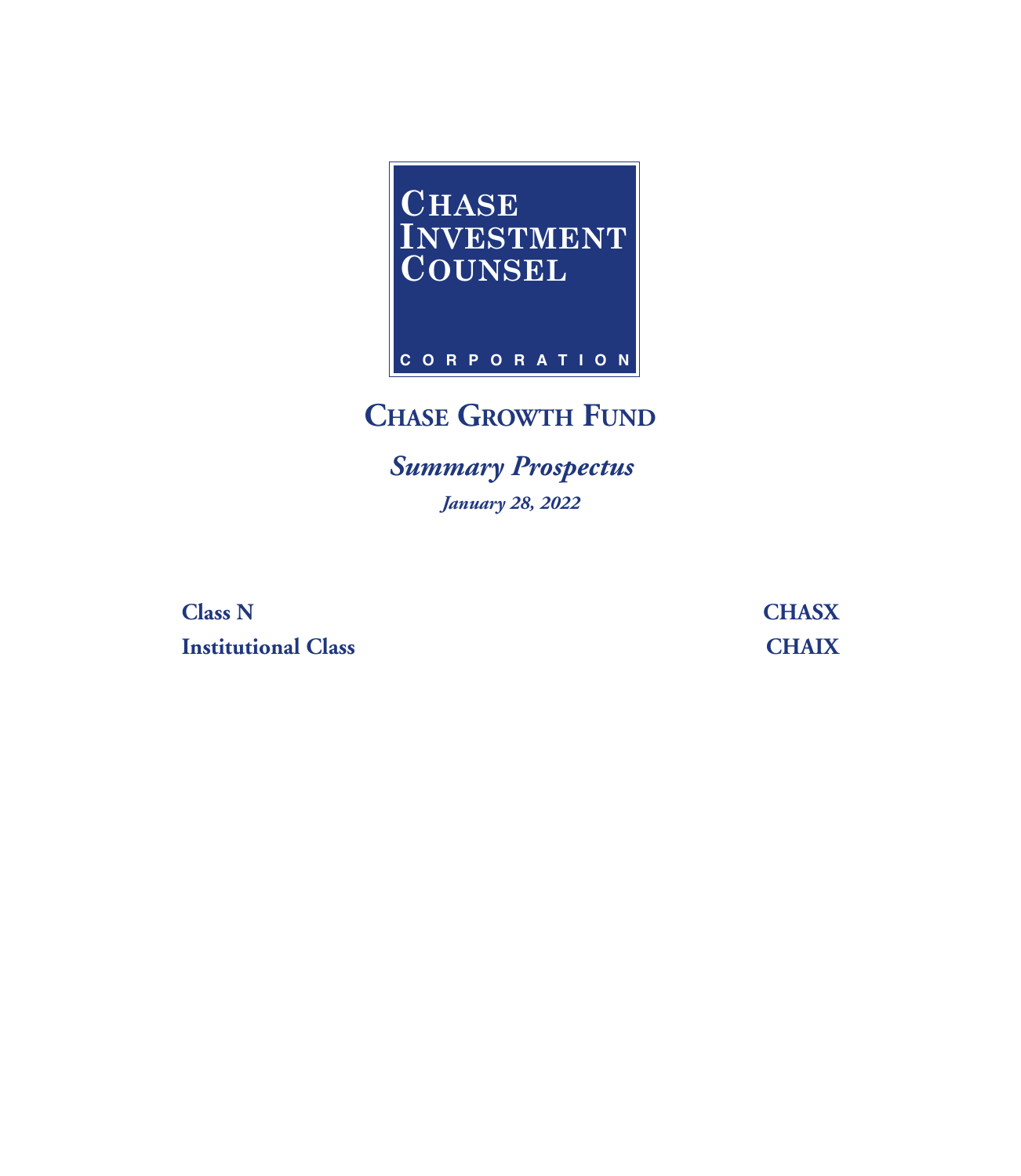Before you invest, you may want to review the Chase Growth Fund's (the "Growth Fund" or the "Fund") Statutory Prospectus and Statement of Additional Information ("SAI"), which contain more information about the Fund and its risks. The current Statutory Prospectus and SAI dated January 28, 2022, are incorporated by reference into this Summary Prospectus. You can find the Growth Fund's Statutory Prospectus, SAI and other information about the Fund online at https://www.chasegrowthfund.com/#literature. You can also get this information at no cost by calling 1-888-861-7556 or by sending an e-mail request to advice@chaseinv.com.

**Chase Growth Fund** (the "Fund")

## **Investment Objective**

The Fund's investment objective is to achieve the growth of capital.

#### **Fees and Expenses of the Fund**

This table describes the fees and expenses that you may pay if you buy, hold and sell shares of the Fund. You may pay other fees, such as brokerage commissions and other fees to financial intermediaries, which are not reflected in the table and example below.

|                                                                                                                          | <b>Class N</b> | <b>Institutional Class</b> |
|--------------------------------------------------------------------------------------------------------------------------|----------------|----------------------------|
| <b>SHAREHOLDER FEES</b> (fees paid directly from your investment)<br>Redemption Fees (as a percentage of amount redeemed | 2.00%          | 2.00%                      |
| ANNUAL FUND OPERATING EXPENSES (expenses that you pay each year as a percentage of the value of your<br>investment)      |                |                            |
|                                                                                                                          | 0.75%          | 0.75%                      |
|                                                                                                                          | $0.41\%$       | $0.41\%$                   |
|                                                                                                                          | 0.15%          | None                       |
|                                                                                                                          | 1.31%          | 1.16%                      |
|                                                                                                                          | $-0.17\%$      | $-0.17\%$                  |
| <b>Total Annual Fund Operating Expenses</b>                                                                              | 1.14%          | $0.99\%$                   |
|                                                                                                                          |                |                            |

(1) Chase Investment Counsel Corporation (the "Adviser") has contractually agreed to waive a portion or all of its management fees and pay Fund expenses in order to limit Total Annual Fund Operating Expenses (excluding AFFE, taxes, interest expense, dividends on securities sold short, extraordinary expenses, Rule 12b-1 fees, shareholder servicing fees and any other class-specific expenses) to 0.99% of average daily net assets of the Fund (the "Expense Cap"). The Expense Cap will remain in effect through at least January 27, 2023, and may be terminated only by the Trust's Board of Trustees (the "Board"). The Adviser may request recoupment of previously waived fees and paid expenses from the Fund for 36 months from the date they were waived or paid, subject to the Expense Cap, at the time such amounts were waived or at the time of recoupment, whichever is lower.

*Example.* The Example is intended to help you compare the cost of investing in the Fund with the cost of investing in other mutual funds. The Example assumes that you invest \$10,000 in the Fund for the time periods indicated and then redeem all of your shares at the end of those periods. The Example also assumes that your investment has a 5% return each year and that the Fund's operating expenses remain the same (taking into account the Expense Cap for the first year only). Although your actual costs may be higher or lower, based on these assumptions your costs would be:

|                            | ! Year | 3 Years | <b>5 Years</b> | 10 Years |
|----------------------------|--------|---------|----------------|----------|
| Class <sub>N</sub>         | \$116  | \$398   | \$702          | \$1,564  |
| <b>Institutional Class</b> | \$101  | \$352   | \$622          | \$1,394  |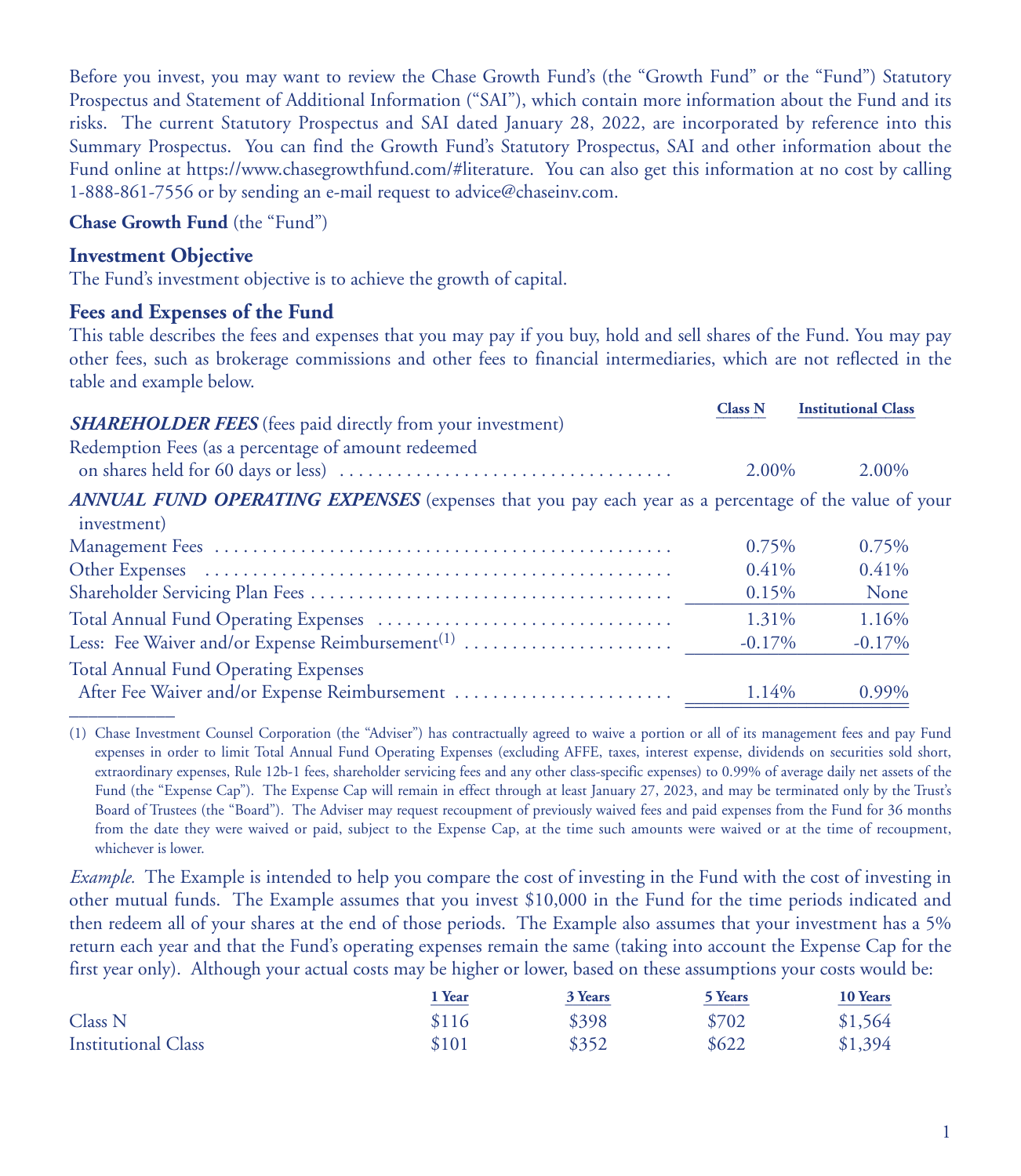*Portfolio Turnover.* The Fund pays transaction costs, such as commissions, when it buys and sells securities (or "turns over" its portfolio). A higher portfolio turnover rate may indicate higher transaction costs and may result in higher taxes when Fund shares are held in a taxable account. These costs, which are not reflected in annual fund operating expenses or in the Example, affect the Fund's performance. During the most recent fiscal year, the Fund's portfolio turnover rate was 94.19% of the average value of its portfolio.

#### **Principal Investment Strategies**

Under normal market conditions, the Fund invests primarily in common stocks of domestic companies of any size market capitalization. Stocks that the Adviser purchases for the Fund typically have earnings growth in excess of 10% per year on a historical basis, have demonstrated consistency of earnings growth over time and are believed by the Adviser to be of higher quality than other company stocks. The Fund may regularly have significant exposure to one or more economic sectors of the market. For example, as of September 30, 2021, 30% of the Fund's total investments were invested in securities within the technology sector. In addition, the Fund may invest a portion of its assets in non-U.S. issuers that are either publicly traded in the U.S. or through the use of depositary receipts, such as American Depositary Receipts ("ADRs"). The Fund may also use money market funds or exchange-traded funds ("ETFs") for its cash position.

In buying and selling portfolio securities, the Adviser first screens companies for 10% or greater earnings growth over the last five years, consistency of earnings, and liquidity. The Adviser then applies a proprietary filter to find stocks with certain characteristics such as earnings momentum and relative price performance, as well as a number of other fundamental and technical factors. The Adviser then conducts traditional fundamental security analysis to identify the key drivers of growth for each candidate, assess the risks to the company, and determine the most attractive buys for the Fund. The Adviser continuously reviews prices and adjusts its price targets in response to changes in stock characteristics. The existence of alternative securities that the Adviser considers to be more attractive is an added consideration in deciding whether to sell portfolio securities.

The Adviser expects that the Fund's investment strategy may result in a portfolio turnover rate in excess of 100% on an annual basis.

#### **Principal Investment Risks**

By itself, the Fund is not a complete, balanced investment plan. The Fund cannot guarantee that it will achieve its investment objectives. Losing all or a portion of your investment is a risk of investing in the Fund. The following risks are considered principal and could affect the value of your investment in the Fund:

• *General Market Risk* – Economies and financial markets throughout the world are becoming increasingly interconnected, which increases the likelihood that events or conditions in one country or region will adversely impact markets or issuers in other countries or regions. Securities in the Fund's portfolio may underperform in comparison to securities in general financial markets, a particular financial market or other asset classes due to a number of factors, including inflation (or expectations for inflation), deflation (or expectations for deflation), interest rates, global demand for particular products or resources, market instability, debt crises and downgrades, embargoes, tariffs, sanctions and other trade barriers, regulatory events, other governmental trade or market control programs and related geopolitical events. In addition, the value of the Fund's investments may be negatively affected by the occurrence of global events such as war, terrorism, environmental disasters, natural disasters or events, country instability, and infectious disease epidemics or pandemics. For example, the outbreak of COVID-19, a novel coronavirus disease, has negatively affected economies, markets and individual companies throughout the world, including those in which the Fund invests. The effects of this pandemic to public health and business and market conditions, including exchange trading suspensions and closures, may continue to have a significant negative impact on the performance of the Fund's investments, increase the Fund's volatility, negatively impact the Fund's arbitrage and pricing mechanisms, exacerbate pre-existing political, social and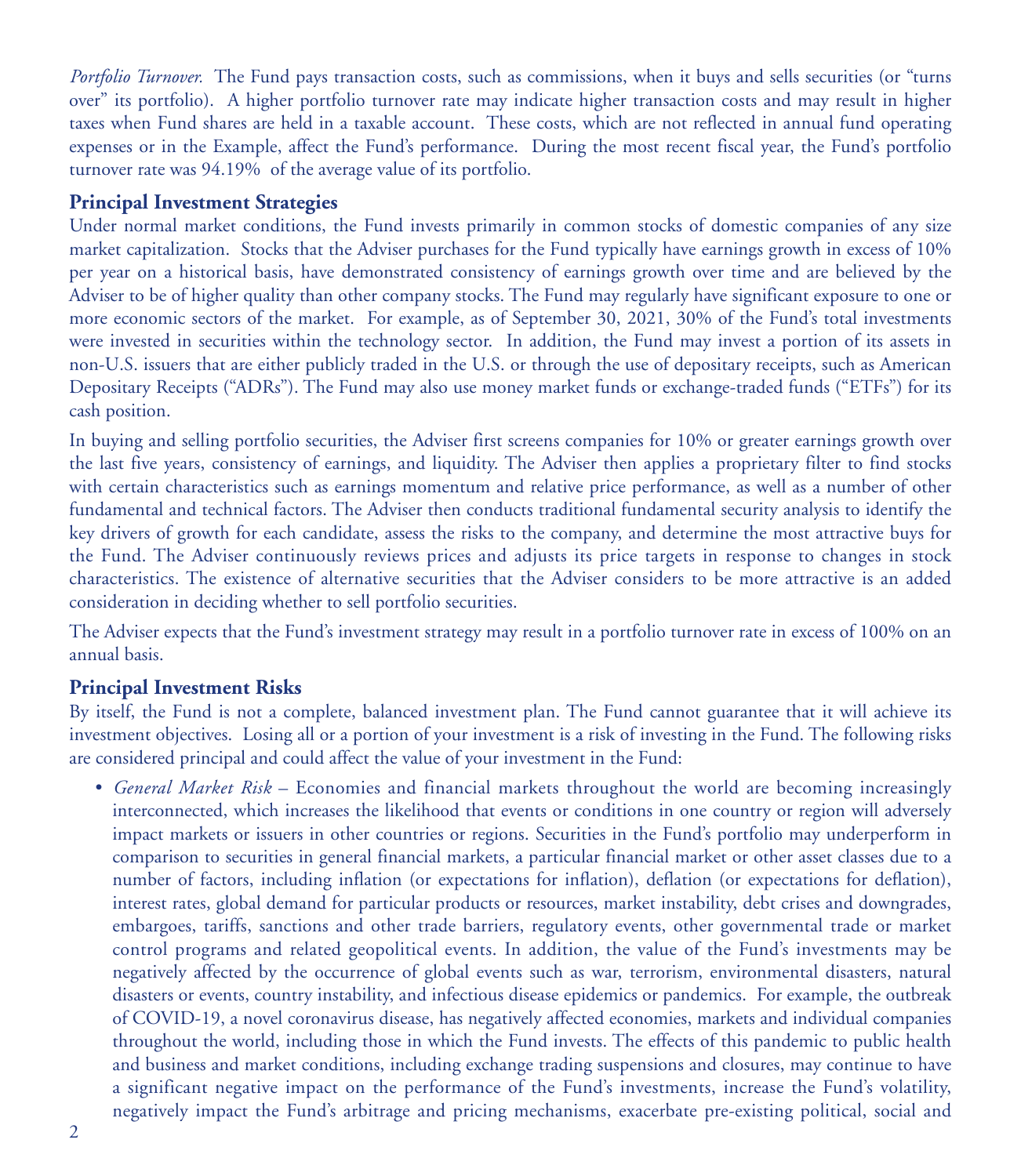economic risks to the Fund, and negatively impact broad segments of businesses and populations. The Fund's operations may be interrupted as a result, which may contribute to the negative impact on investment performance. In addition, governments, their regulatory agencies, or self-regulatory organizations may take actions in response to the pandemic that affect the instruments in which the Fund invests, or the issuers of such instruments, in ways that could have a significant negative impact on the Fund's investment performance. The full impact of the COVID-19 pandemic, or other future epidemics or pandemics, is currently unknown.

- *Equity Securities Risk* The price of equity securities may rise or fall because of economic or political changes or changes in a company's financial condition, sometimes rapidly or unpredictably. These price movements may result from factors affecting individual companies, sectors or industries selected for the Fund's portfolio or the securities market as a whole, such as changes in economic or political conditions.
- *Management Risk* The Fund's ability to achieve its investment objective depends on the Adviser's ability to correctly identify economic trends and select stocks, particularly in volatile stock markets.
- *Medium-Cap Companies Risk* Investing in securities of medium-capitalization companies may involve greater volatility than investing in larger companies because medium capitalization companies can be subject to more abrupt or erratic share price changes than larger, more established companies.
- *Large-Cap Companies Risk* Larger, more established companies may be unable to respond quickly to new competitive challenges like changes in consumer tastes or innovative smaller competitors. In addition, large-cap companies are sometimes unable to attain the high growth rates of successful, smaller companies, especially during extended periods of economic expansion.
- *Sector Emphasis Risk* Securities of companies in the same or related businesses, if comprising a significant portion of the Fund's portfolio, could react negatively in some circumstances to market conditions, interest rates and economic, regulatory or financial developments and adversely affect the value of the portfolio to a greater extent than if exposure to such sector comprised a lesser portion of the Fund's portfolio.
	- *Technology Sector Risk* Information technology companies face intense competition, both domestically and internationally, which may have an adverse effect on profit margins. Like other technology companies, information technology companies may have limited product lines, markets, financial resources or personnel. The products of information technology companies may face product obsolescence due to rapid technological developments and frequent new product introduction, unpredictable changes in growth rates and competition for the services of qualified personnel. Technology companies and companies that rely heavily on technology, especially those of smaller, less-seasoned companies, tend to be more volatile than the overall market.
- *Small-Cap Companies Risk* Investments in smaller or unseasoned companies involve much greater risk than investments in larger, more established companies due to smaller companies being more likely to experience unexpected fluctuations in prices. This is due to the higher degree of uncertainty in a small-cap company's growth prospects, the lower degree of liquidity in the market for small-cap stocks, and the greater sensitivity of small-cap companies to changing economic conditions.
- *Portfolio Turnover Risk* A high portfolio turnover rate (100% or more) has the potential to result in the realization and distribution to shareholders of higher capital gains, which may subject you to a higher tax liability.
- *Depositary Receipt Risk* Depositary receipts involve risks similar to those associated with investments in foreign securities and certain additional risks. Investments in foreign securities may involve financial, economic or political risks not ordinarily associated with the securities of U.S. issuers. Depositary receipts listed on U.S. exchanges are issued by banks or trust companies, and entitle the holder to all dividends and capital gains that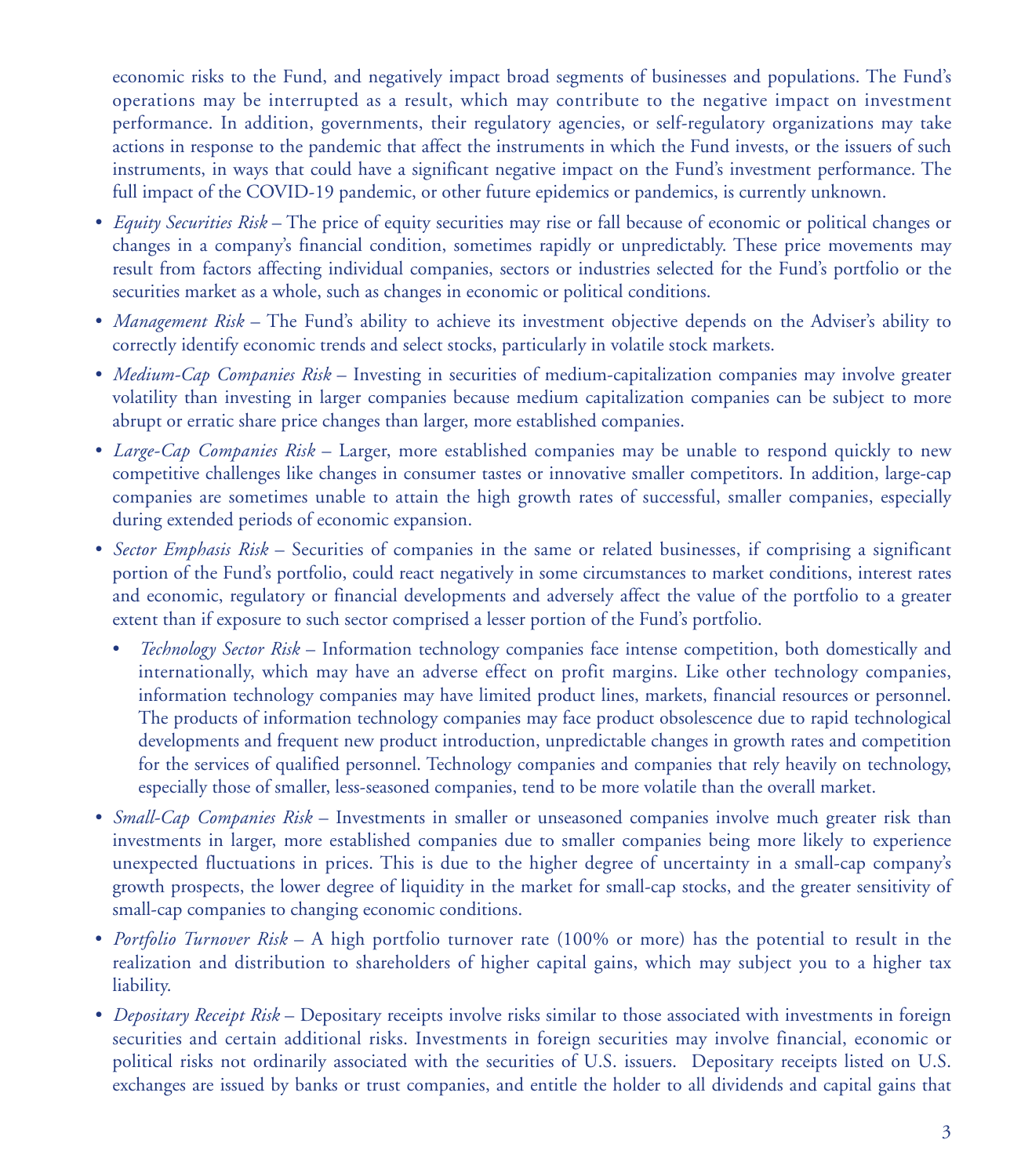are paid out on the underlying foreign shares. When the Fund invests in depositary receipts as a substitute for an investment directly in the underlying foreign shares, the Fund is exposed to the risk that the depositary receipts may not provide a return that corresponds precisely with that of the underlying foreign shares.

• *Foreign Securities Risk* – Foreign securities are subject to special risks in addition to those of issuers located in the U.S. Foreign securities can be more volatile than domestic (U.S.) securities. Securities markets of other countries are generally smaller than U.S. securities markets. Many foreign securities may be less liquid and more volatile than U.S. securities, which could affect the Fund's investments.

The Fund is intended for investors who:

- Have a long-term investment horizon;
- Want to diversify their investment portfolio; and/or
- Are willing to accept higher short-term risk in exchange for a higher potential for long-term total return.

#### **Performance**

The following performance information provides some indication of the risks of investing in the Fund. The bar chart shows the annual returns for the Fund's Class N shares from year to year. The table shows how the Fund's Class N and Institutional Class shares average annual returns for 1-year, 5-years, and 10-years and since inception compare with those of broad measures of market performance and an index that reflects the Lipper category applicable to the Fund. The Fund's past performance, before and after taxes, is not necessarily an indication of how the Fund will perform in the future. Prior to January 31, 2020, the Fund had an investment strategy to primarily invest in large-cap stocks. The performance shown below for periods prior to the change in the Fund's investment strategy was achieved under the Fund's prior investment strategy. Updated performance information is available on the Fund's website at www.chasegrowthfund.com or by calling the Fund toll-free at 1-888-861-7556.





During the period of time shown in the bar chart, the highest return for a calendar quarter was 21.24% (quarter ended 6/30/2020) and the lowest return for a calendar quarter was -18.72% (quarter ended 3/31/2020).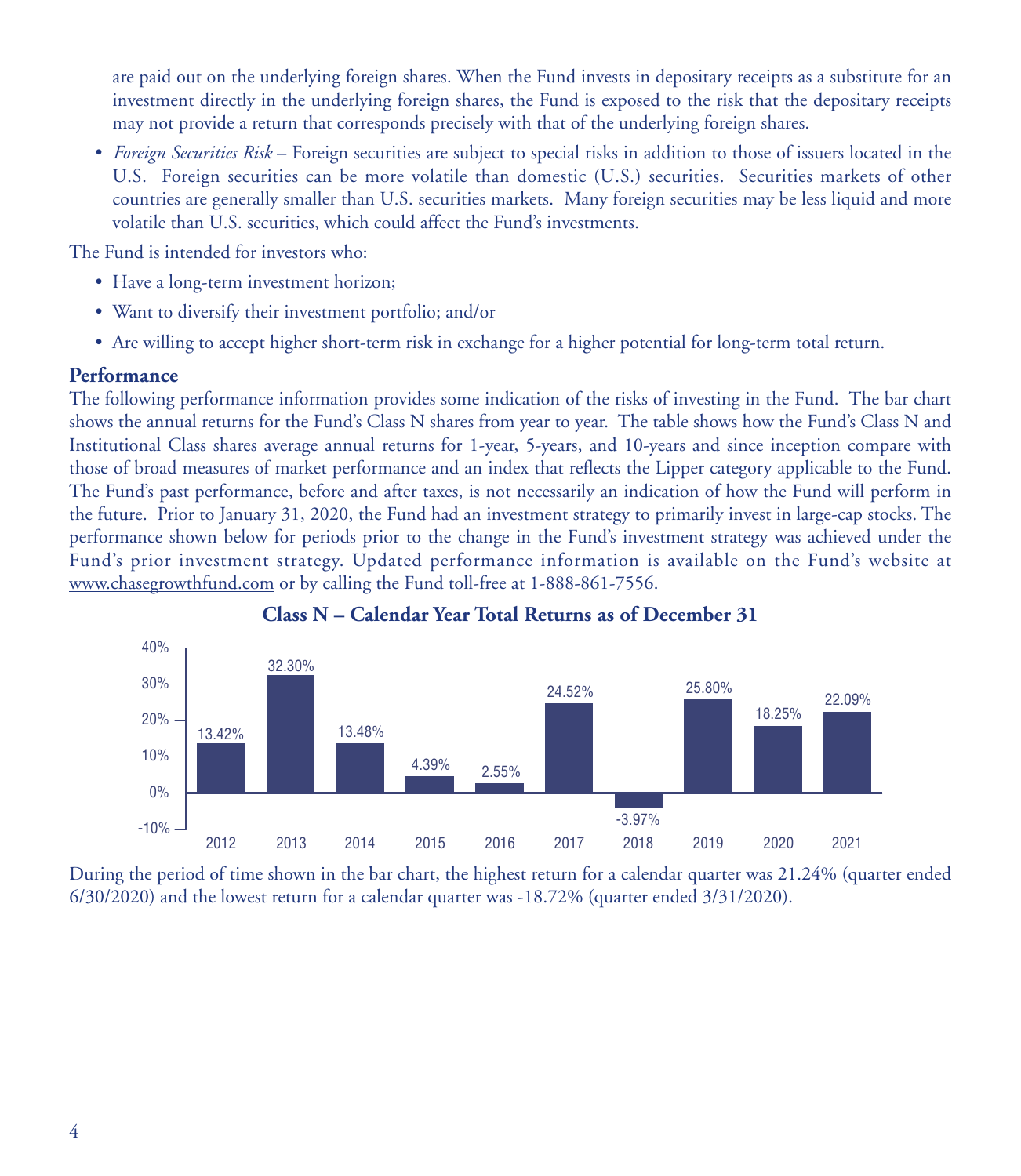#### **Average Annual Total Returns (for the periods ended December 31, 2021) Since**

|                                                             | 1 Year | 5 Years | 10 Years | Inception<br>(12/2/1997) |
|-------------------------------------------------------------|--------|---------|----------|--------------------------|
| Class $N^{(1)}$                                             |        |         |          |                          |
|                                                             | 22.09% | 16.78%  | 14.75%   | $9.01\%$                 |
| Return After Taxes on Distributions                         | 16.57% | 13.52%  | 10.93%   | 7.37%                    |
| Return After Taxes on Distributions and Sale of Fund Shares | 15.92% | 12.83%  | 10.99%   | 7.26%                    |
| Institutional $Class(1)$                                    |        |         |          |                          |
|                                                             | 22.17% | 16.89%  | 14.94%   | 9.13%                    |
| $S\&P 500^{\circledR}$ Index                                |        |         |          |                          |
|                                                             |        | 18.47%  | 16.55%   | 8.84%                    |
| <b>Lipper Multi-Cap Growth Funds Index</b>                  |        |         |          |                          |
|                                                             |        | 22.58%  | 17.85%   | 9.10%                    |
|                                                             |        |         |          |                          |

(1) Class N incepted on December 2, 1997, and the Institutional Class incepted on January 29, 2007. Performance shown prior to the inception of the Institutional Class reflects the performance of Class N and includes expenses that are not applicable to and are higher than those of the Institutional Class.

After-tax returns are calculated using the historical highest individual federal marginal income tax rates and do not reflect the impact of state and local taxes. Actual after-tax returns depend on your tax situation and may differ from those shown. Furthermore, the after-tax returns are not relevant to those who hold their shares through tax-deferred arrangements such as 401(k) plans or individual retirement accounts ("IRAs"). After-tax returns are shown only for Class N. After-tax returns for the Institutional Class will vary to the extent it has different expenses. The Return After Taxes on Distributions and Sale of Fund Shares is higher than other return figures when a capital loss occurs upon the redemption of Fund shares because it assumes the investor received the benefit of a tax deduction.

#### **Management**

*Investment Adviser.* Chase Investment Counsel Corporation is the Fund's investment adviser.

*Portfolio Managers.* Peter W. Tuz, CFA, CFP®, Robert C. Klintworth, CMT, CFP®, and Clay J. Sefter, CMT, are the investment professionals at the Adviser primarily responsible for the day-to-day management of the Fund with 24 years, 17 years and over 5 years of experience, respectively, managing the Fund. Mr. Klintworth and Mr. Tuz serve as primary portfolio managers and analysts for the Fund and Mr. Sefter serves as an analyst and assistant portfolio manager.

|                                     | Years of<br>Service with |                                                              |
|-------------------------------------|--------------------------|--------------------------------------------------------------|
| <b>Portfolio Manager</b>            | the Fund                 | Title                                                        |
| Robert C. Klintworth, CMT, CFP®     | 17                       | Senior Vice President, Portfolio Manager                     |
| Clay J. Sefter, CMT                 |                          | Vice President, Research Analyst/Assistant Portfolio Manager |
| Peter W. Tuz, CFA, CFP <sup>®</sup> | 24                       | President and Director, Portfolio Manager                    |